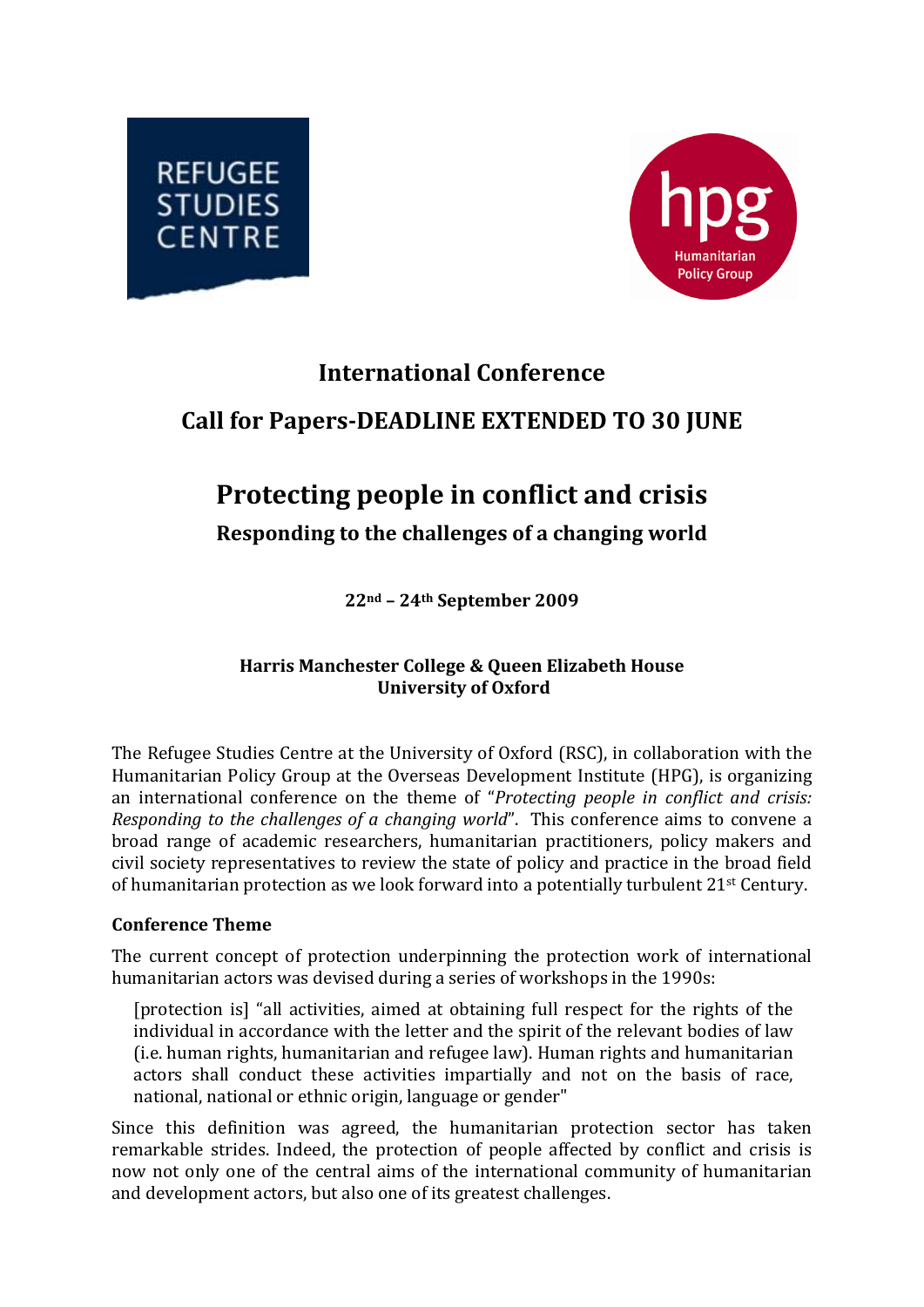Recent years have seen increasing innovation in the way humanitarian protection is conceived, framed and implemented at the global level. The Responsibility to Protect (R2P), the Guiding Principles on Internal Displacement and the UN's humanitarian reform process have all emphasised protection, elaborating new normative frameworks for the protection of civilians during armed conflict and humanitarian crisis. Roles have expanded and evolved in parallel: at the UN World Summit in 2005 government representatives reaffirmed the responsibility to protect civilian populations from crimes against humanity; the protection of civilians is often a significant component of UN peacekeepers' mandate; and an increasing number of human rights and humanitarian agencies are implementing protection activities on the ground.

Despite the growing policy engagement, however, debates continue. R2P remains hotly contested and translating conceptual understandings into action has proved challenging. The expansion of roles has raised questions around responsibilities, mandates and capacities, and at the field level genuine dilemmas exist around the interplay between national and international actors, and the effectiveness of different international protection actors in increasing the protection of populations at risk.

With so many actors seeking to ensure the protection of people affected by conflict and crisis important questions arise, such as:

- How do different national and international actors conceive of humanitarian protection and are their concepts compatible?
- Which laws, norms and institutions are relevant to the protection of civilians in crisis and are they fit for purpose to address current and future protection challenges?
- What are the respective roles and responsibilities of national and international actors and what are key challenges are faced in meeting responsibilities?
- How do populations affected by conflict and crises understand the threats that face them, how do they respond and which interventions offer most protection?
- How has protection been approached over the past decade and what lessons can be drawn?
- What are some of the critical gaps in humanitarian protection and how can they be best addressed?

This conference seeks to address these questions by providing a space for dialogue and debate on the subject of 'protection' and its place in international politics, policy, and practice today. It is intended that the conference will include representatives from diverse academic, policy and practitioner backgrounds and interests, including humanitarian, human rights, security, military, developmental and political. In particular the conference hopes to stimulate creative thinking on how the international community of states, policy makers, humanitarian practitioners and civil society actors might best face the challenges to come, both by reflecting upon the lessons of the past and scanning the horizon of future.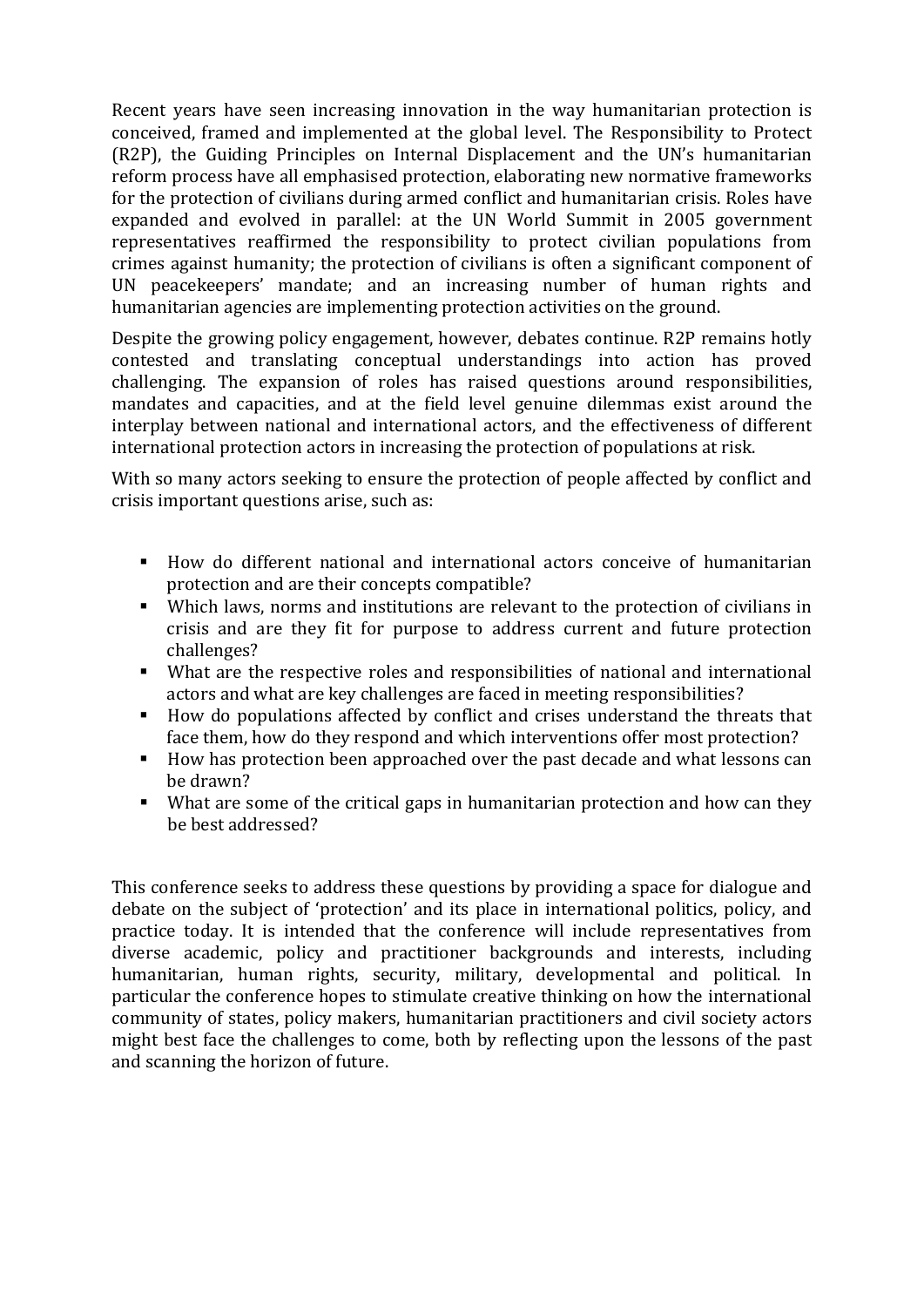## **The conference will address the following indicative themes:**

## *Populations at risk: Surviving and responding to protection threats*

Debates over protection often focus upon the institutional, legal and organisational mechanisms of national and international actors. Often the voices of those they seek to protect are marginalised and the actions they take to protect themselves are neglected. The conference aims better to understand the protection concerns and responses of those who are affected by crisis by asking the following questions:

- How do those affected by crisis respond to protection threats? How effective are their strategies? In what ways can protection actors build on these strategies?
- How do those affected by crisis conceive of 'protection'? What are their views on what works and what doesn't?
- To what degree are those at risk effectively protected?
- Can 'protection' be conceived differently by taking a bottom-up perspective? Can alternative protection frameworks be developed based upon such perspectives?

## *Concepts of protection*

Despite the consensus achieved at the ICRC workshops in the 1990s the notion of protection remains contested. 'Protection' has evolved to respond to changing contexts and agendas and is interpreted in a variety of ways, depending upon particular institutional mandates, organisational objectives and political priorities. The conference will examine the developing nature of 'protection' as concept, discourse and norm by asking the following questions:

- How is protection characterised in conceptual, legal and normative terms? In particular, what are the key convergent and divergent views between humanitarian and human rights actors?
- What non-Western concepts of protection exist and how significant are they in shaping international protection legal and policy frameworks?
- Can differing interpretations of protection be reconciled, and how might this be achieved?
- What is the relationship between concepts of protection and its policy and practice?
- Have international legal, normative and institutional frameworks kept apace of developments in policy and practice?

## *The politics of protection*

While the protection of civilians is a humanitarian and human rights *concern,* it has major political ramifications, with implications for military tactics, international relations and political action. In particular, discourses surrounding the 'responsibility to protect' invoke protection as a concept that both justifies military interventionism, and defines the bounds and content of sovereignty. The conference will examine the politics of protection by asking the following questions:

- What role has the concept of 'protection' played in informing and shaping processes of international cooperation and global governance?
- What is the relationship between international and national protection responsibilities, and how is this reflected in the practice of governments and responses of the international community?
- In what instances has protection discourse been used by political actors to pursue political, rather than protection, aims?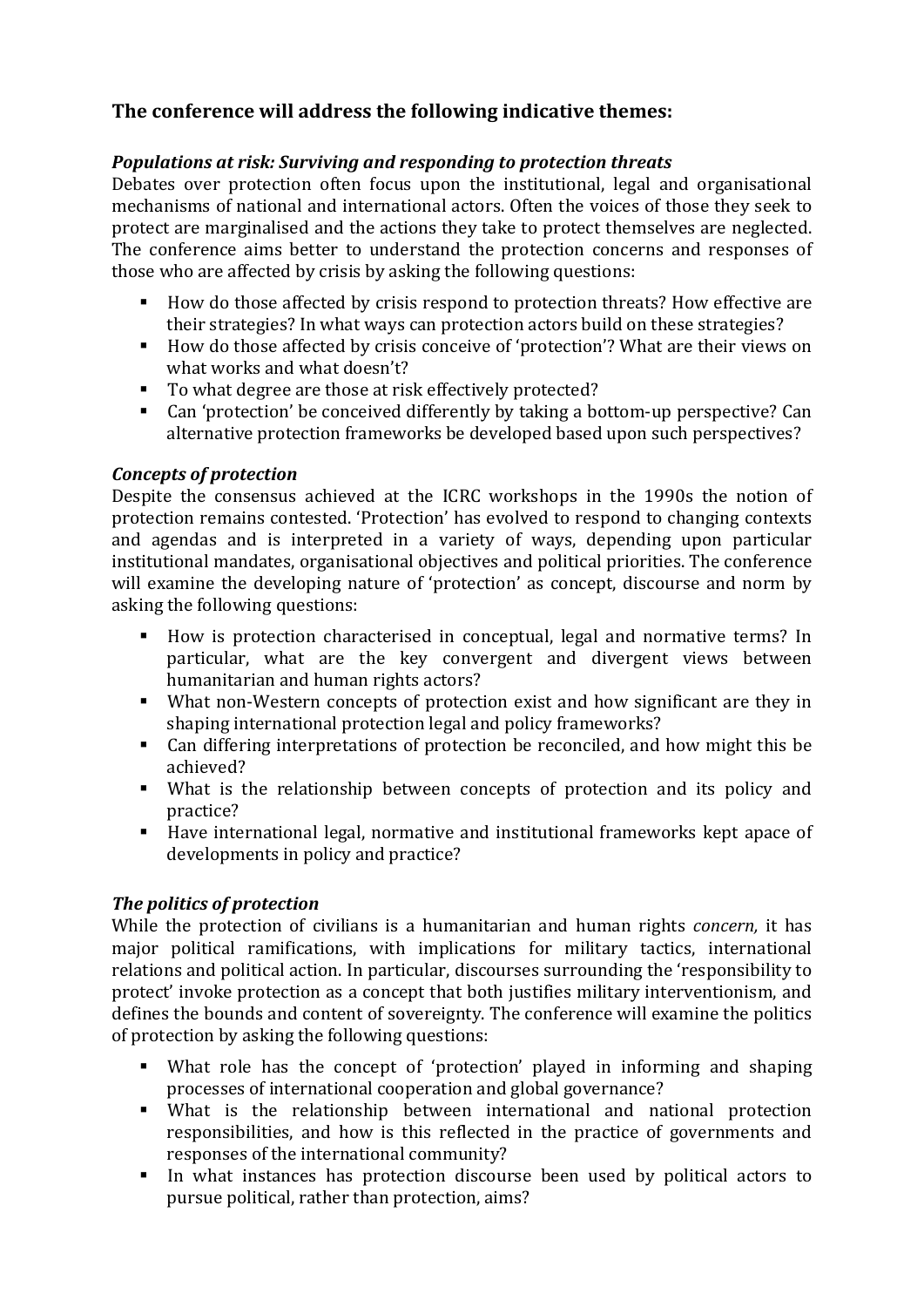- How do political approaches to protection affect humanitarian and human rights actors' activities on the ground?
- What prospect exists for the emergence of a radical or transformative approach to protection from the grassroots? How might we envision a truly democratic politics of protection?
- What new approaches may be needed to ensure that the principle of protection is able to withstand the geopolitical transformations of the 21st Century?

#### *Protection, security and the roles of military and armed actors*

While many humanitarian actors are seeking to strengthen the protection sensitivity and impacts of assistance programmes and to implement protection‐focused programmes, physical protection from direct threats is often provided by military or armed actors. Yet peacekeeping forces may lack sufficient capacity or mandates to provide effective protection, and the protection role or capacities of counter‐insurgency or 'stabilisation' forces are affected by their status as key actors in an active conflict. Various state, paramilitary or non‐state armed actors may threaten the lives and livelihoods of some while protecting others. Humanitarian agencies' engagement and cooperation with armed or military actors may enhance immediate protection from direct threats or facilitate the delivery of assistance, but may incur trade‐offs and compromises affecting the real or perceived neutrality, independence and effectiveness of humanitarian action. At the same time, advocacy and negotiation with armed actors is likely to be essential for achieving respect for IHL and human rights and for creating or maintaining humanitarian space.

- What lessons can be drawn from recent efforts to provide physical protection to endangered populations?
- How have UN integrated missions, and UN, regional and other peacekeeping or counter-insurgency / stabilisation operations and interventions affected the protection environment in practice?
- $\mathbf{r}$ How do military actors perceive their protection roles and responsibilities?
- How have humanitarian actors sought to reconcile principles of humanitarian action with engagement and/or cooperation with different kinds of military and armed actors?
- How are humanitarian actors engaging with armed belligerents to improve protection, and what lessons can we draw from this engagement?

#### *National and regional responsibilities to protect*

IHL and broader normative frameworks emphasise the primary responsibility of the state to protect citizens. Yet, state actors are often active belligerents pursuing military or other policies that threaten people's lives and livelihoods or neglect their protection needs. Donors and other humanitarian actors are committed to strengthening national capacities and responsibilities to protect; international protection principles have been incorporated into the domestic legislation of many countries; and state actors often play an important role in protection on the ground. Yet the relationships between state actors and humanitarian organisations are often difficult and ambiguous. The 'R2P' doctrine calls for international responses where national state protection fails, but international action remains highly variable and often ineffective. Recent years have seen increasing innovation in the development of regional normative and policy mechanisms intended to enhance protection (e.g. the Great Lakes Protocol on IDPs), regional organisations, such as the African Union and NATO are playing an increasingly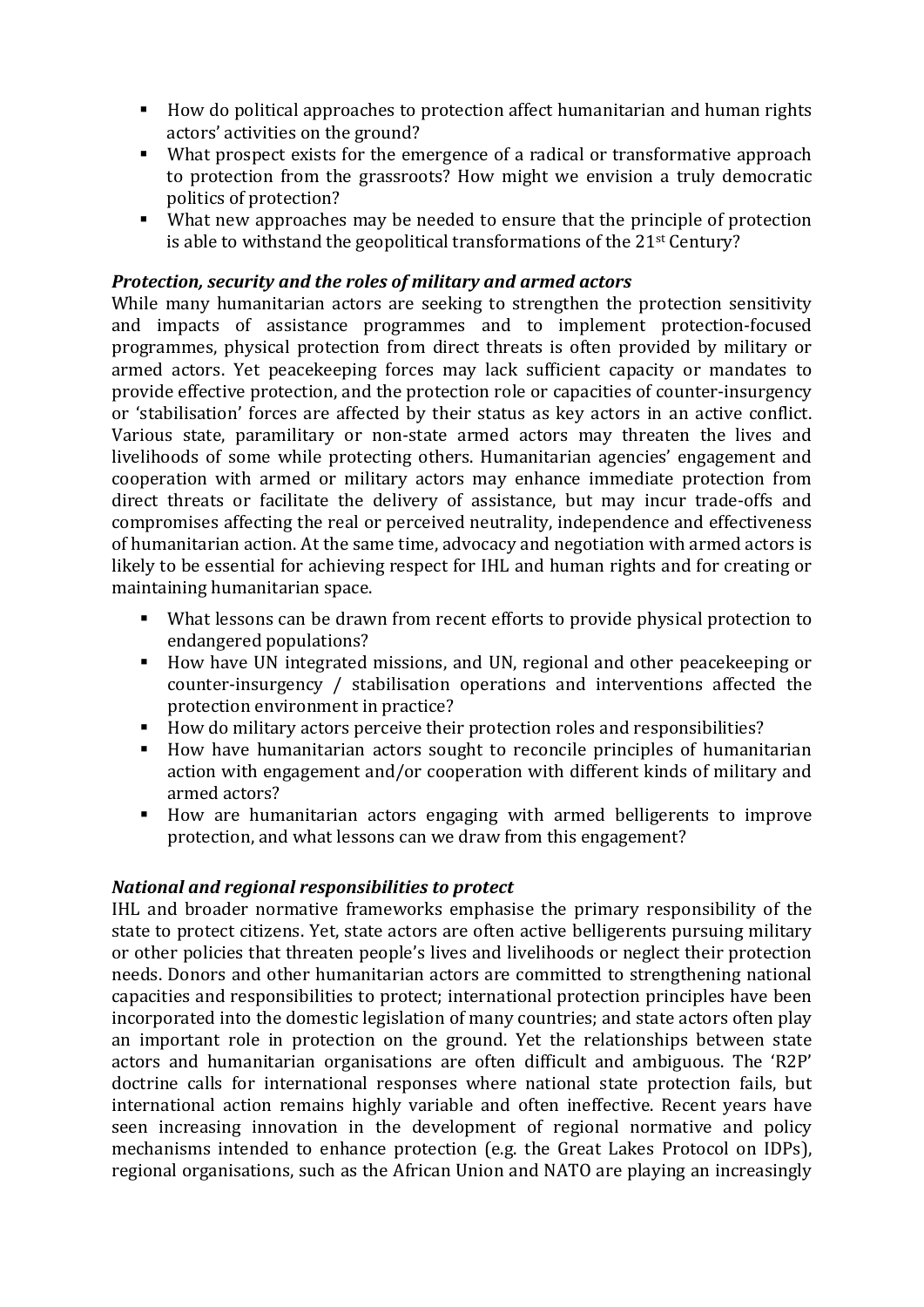import ant role in peacekeeping, and/or political engagement on issues related to human itarian action (e.g. ASEAN re. Burma).

- How are different humanitarian actors seeking to engage and cooperate with state actors to enhance protection outcomes – both in conflict and natural disaster responses?
- What are the key challenges to strengthening the will and/or capacities of national and regional actors to protect?
- Have innovations in regional protection mechanisms and responses improved practical protection outcomes?
- How can regional and national institutions be more effectively mobilized to deliver positive protection outcomes in the field?

## *Protection in practice*

Protection programming has evolved rapidly over the past 15 years and the range and scope of protection actors have expanded dramatically. While in many instances this increased engagement has benefited populations at risk, the political and practical complexities of undertaking protection activities have also posed new operational challenges for humanitarian actors. The conference will examine the challenges faced by different actors engaged in protection by asking the following questions:

- How have protection roles and responsibilities evolved? What key successes and failures have emerged?
- Are the roles, capacities and competencies within the current protection architecture fit for purpose? How might the protection system be reformed to improve protection outcomes?
- If Is there a tension between addressing the protection and assistance needs of populations? In what circumstances are they most evident and how can they be reconciled?
- How do protection approaches and activities undertaken by different protection actors complement or contradict each other? How can synergy between different forms of protection programming be better developed?
- What are the implications of different forms of settlement arrangements (formal camps, transitional camps, squatter areas, safe areas, hosting arrangements) for people's protection?
- How do we measure the outcome of protection programmes to ensure that protection outcomes are positive?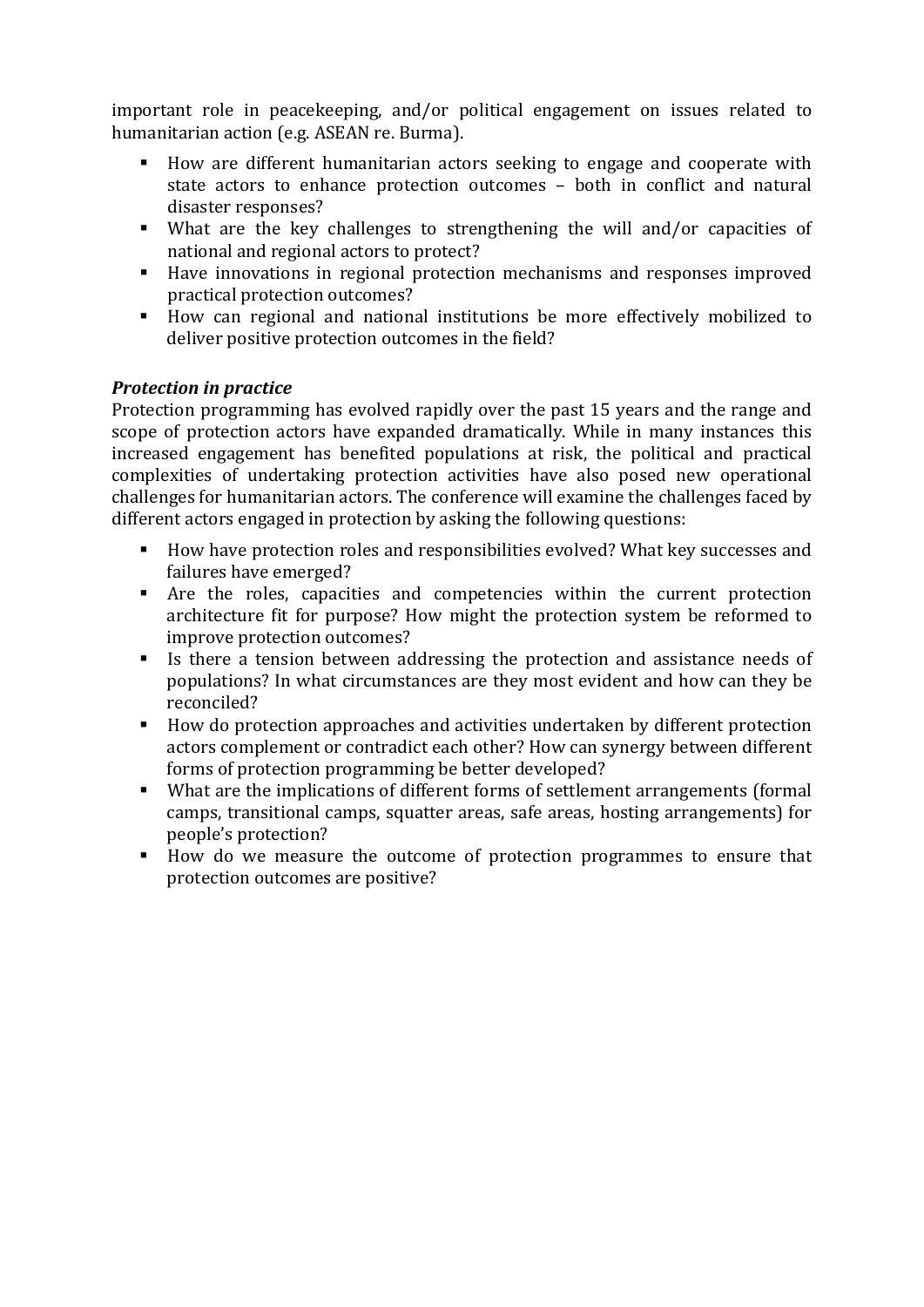## **Call for Papers**

The conference will take place between 22<sup>nd</sup> and 24<sup>th</sup> of September 2009 and will feature a range of keynote lectures, plenary discussions and expert panel debates, paper sessions and practice updates.

Those wishing to participate in the conference are invited to submit abstracts outlining their suggestions for the following:

*Paper presentations:* Those wishing to present a paper on any of the themes noted above should submit an abstract outlining the topic of their paper with a title. Those papers chosen for presentation will be included in the most suitable paper session as defined by the organising committee.

*Paper sessions:* Paper sessions will consist of four separate paper presentations of 20 minutes each. Those wishing to convene a paper session (or sessions) around a particular subject should provide a session title and a summary of the subject to be covered. Wherever possible those wishing to convene paper sessions should solicit abstracts from suitable authors and include their names and paper abstracts with the paper session application.

*Expert debates*: Expert debates will bring together a group of senior experts to debate a key question of relevance to the conference theme. Panellists will present a brief presentation on a central theme, and these will be followed by a discussion with questions from the floor.



A forum for improving humanitarian action

*Practice updates*: Practice updates offer an opportunity for field practitioners to provide brief presentations of their experiences undertaking protection programmes and activities. These presentations will be coordinated by the Humanitarian Practice Network (HPN) who will draw on its extensive network of practitioners located in over 130 countries worldwide and on its track record of bringing together, distilling and disseminating experience to the humanitarian community. Presentations should be no more than 10 minutes each and should focus on the challenges, complexities and lessons learned from practical protection programmes. Those who choose to participate will be asked to provide a short written summary of their presentation to be posted on the Online Exchange section of the HPN website (www.odihpn.org).

Abstracts should address the broad conference themes above. Abstracts are welcome from all of those concerned with the question of civilian protection, whether scholars or students, humanitarian practitioners or policy makers, advocates, activists or crisisaffected civilians.

\_\_\_\_\_\_\_\_\_\_\_\_\_\_\_\_\_\_\_\_\_\_\_\_\_\_\_\_\_\_\_\_\_\_\_\_\_\_\_\_\_\_\_\_\_\_\_\_\_\_\_\_\_\_\_\_\_\_\_\_\_\_\_\_\_\_\_\_\_\_\_\_\_\_\_\_\_\_\_\_\_\_\_\_\_\_\_\_\_\_\_\_\_\_\_\_\_\_\_\_\_\_\_

Abstracts should be no more than 300 words long, and should be submitted by Monday **30<sup>th</sup> June 2009** to rsc-conference@geh.ox.ac.uk. Please indicate which kind of session your abstract refers [to, include keywords and ind](mailto:rsc-conference@qeh.ox.ac.uk)icate the name of the conference theme to which your abstract most closely applies. Please give your email the subject heading "Abstract: Your Name".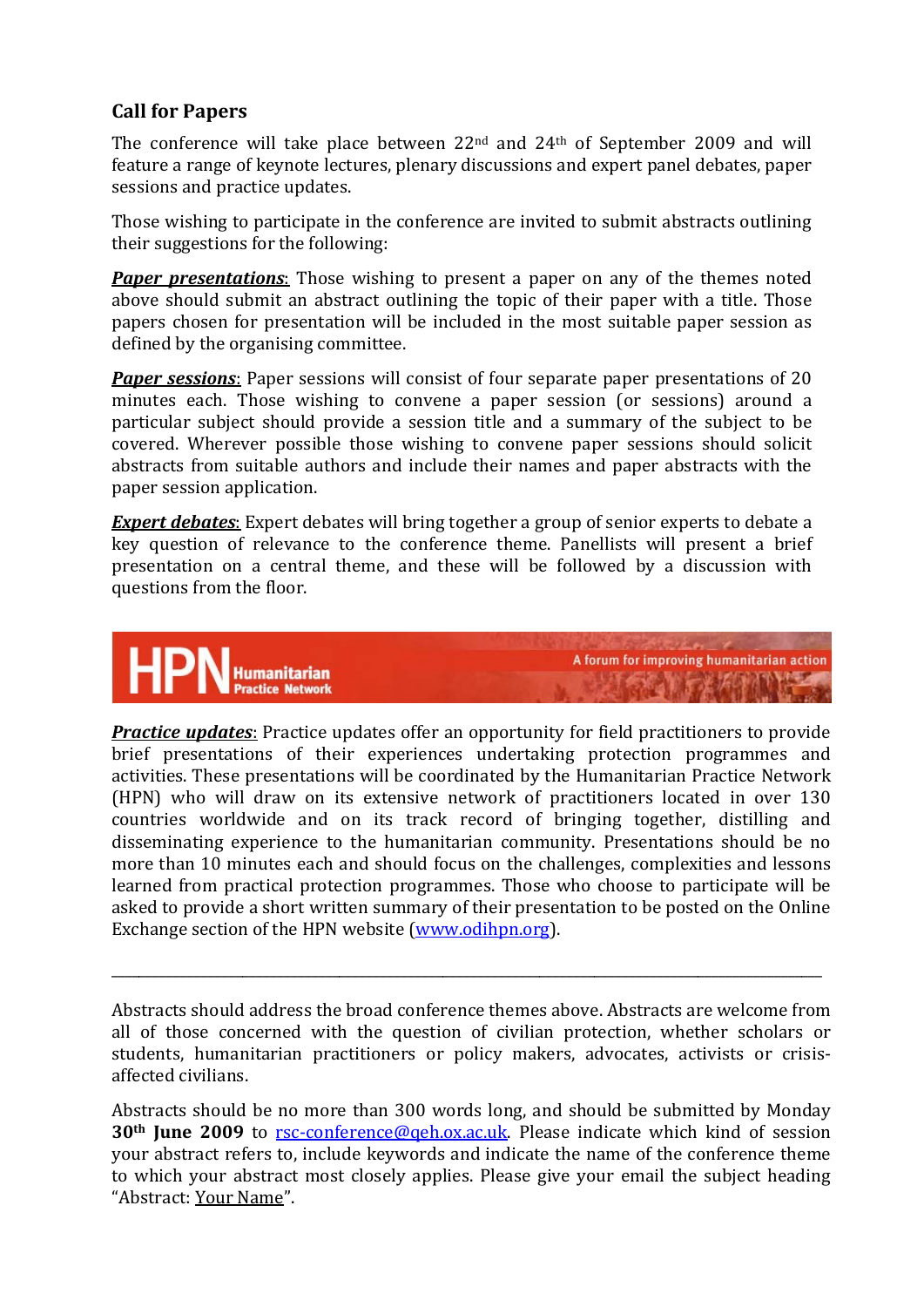## **Conference publications**

Forced Migration Review (FMR), the in‐house publication of the Refugee Studies Centre, is interested in publishing articles and from the conference that relate particularly to protection issues relating to forced migration.

Humanitarian Exchange, the quarterly magazine of the Humanitarian Practice Network (HPN) is interested to publish papers and practice updates from the conference which are of relevance to operational agencies. Participants should indicate if they are interested to have their submission published and the HPN coordinator will contact them directly.

Papers, presentations and practice updates will be provided to conference participants on a CD.

## **Participation**

The conference aims to stimulate close collaboration and dialogue between academic researchers, policy makers, practitioners, advocates, activists and crisis‐affected civilians themselves, and is open to participation by each of these groups. The central aims of the conference are:

- to provide a meeting ground for academic communities and practitioners concerned with in‐depth research on protection;
- to take stock of the current theory, debates, and issues of protection;
- to reflect on current practice and identify opportunities for improving protection in practice;
- to involve Southern scholars, practitioners and programme beneficiaries more strongly in debates on protection.

120 delegate places will be available at the conference. Those not wishing to present papers may register their interest in attending, though pla[ces for such delegates may be](mailto:rsc-conference@qeh.ox.ac.uk) restricted. Delegates may register by sending an email to rsc-conference@geh.ox.ac.uk with the subject title "Registration: Delegate Name".

An on-line registration system will be accessible sho[rt](http://www.rsc.ox.ac.uk/conf_conferences_210909.html)ly: [http://www.rsc.ox.ac.uk/conf\\_conferences\\_210909.html](http://www.rsc.ox.ac.uk/conf_conferences_210909.html)

## **Important Dates**

Abstracts accepted 3 August 2009 Registration deadline 14 September 2009 Conference opens 21 September 2009

Abstract submission deadline 30 June 2009 (NOTE EXTENSION)

## **Organising Committee**

Simon Addison, Senior Research Officer & Policy Programme Manager Refugee Studies Centre, University of Oxford

Prof. Roger Zetter, Director Refugee Studies Centre, University of Oxford

Jean-Francois Durieux, Lecturer in International Human Rights & Refugee Law Refugee Studies Centre, University of Oxford